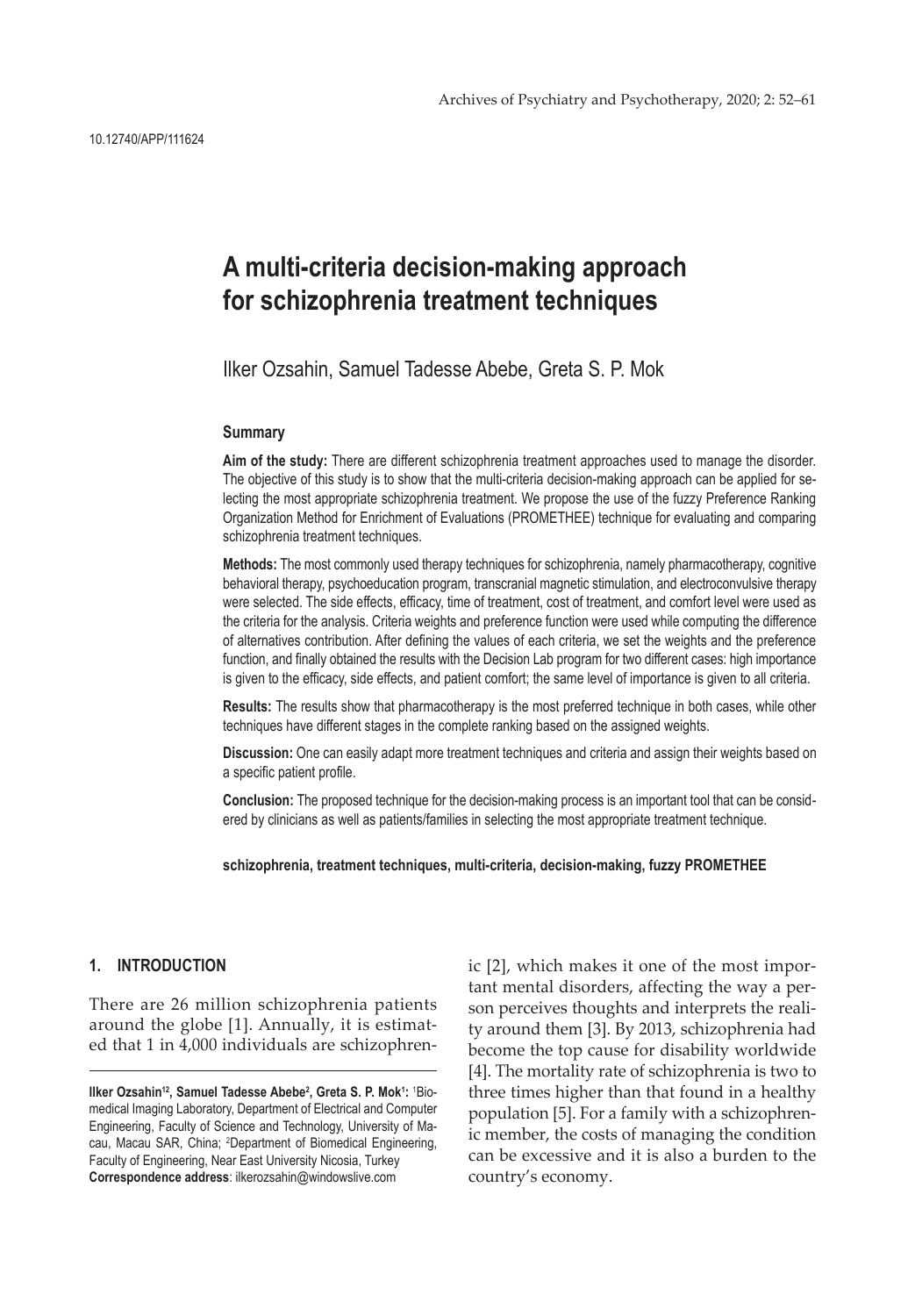In 2013, the US government spent 155.2 billion dollars on the treatment of schizophrenia and its complications [6]. Based on a study carried out in the US, the annual cost of treating schizophrenia is 44,773 USD per person [6]. Early detection and treatment of schizophrenia is important for reducing the negative impact on the process of disorder management and in achieving good prognosis outcomes [7]. There are classes of schizophrenia treatment approaches, including antipsychotic drugs, psychotherapy, psychosocial and the newly emerged transcranial magnetic extended brain stimulation. The pharmacological treatment includes the first and second-generation antipsychotic medicines. Once a patient is diagnosed, the targets of the treatment are firstly identified. Treatment targets may include positive and/or negative symptoms such as hallucinations, losing interest in life, and a range of potential community adjustment problems. Then, a treatment plan is formulated and implemented. This formulation includes the selection of the treatment methods and the treatment setting.

For a psychiatrist, making the right decision is significant for patients. Selecting the appropriate treatment option is considerably important and potentially a challenging task. The approach followed to take the right treatment is based on several criteria which are not always crisp. The major factors for evaluation are efficiency and side effects, even though other factors such as cost, comfort, treatment delivery setup for patient need to be considered. Well-characterized treatment modes assist health care professionals to select and deliver better disorder management options. An additional benefit of evaluating treatment modes is that it contributes toward accelerating patient remission and better prognosis results.

The fuzzy preference ranking organization method for enrichment of evaluations (PRO-METHEE), a multi-criteria decision-making technique applied for making decisions where there are uncertainties, has become an important tool in assisting professionals to compare and make better alternative selections. Fuzzy systems have been applied in a range of outranking problems which involve uncertainty and multicriteria scenarios in different fields such as energy, economy, industry, machine tool selection

[8-11], and recently proposed to be utilized in oncology and nuclear medicine [12-17]. Its flexibility and efficiency in managing decision scenarios marked by uncertainty make it applicable in clinic. However, its translation to the clinical settings as an effective decision-making tool requires more researches and validations by clinical trials.

In this study, we propose the use of fuzzy PROMETHEE to evaluate, compare, and find the most appropriate treatment techniques for schizophrenia. To our knowledge, there are no studies on the application of fuzzy PROMETH-EE or any other multi-criteria decision-making methods in psychiatric disorders in the literature. In fact, the only existing method for selecting the most appropriate treatment technique is that the psychiatrists perform a preoperative assessment by reviewing the patient medical history and overall physical performance based on the clinical practice guideline and their experiences. Applying fuzzy PROMETHEE in evaluating treatment techniques of schizophrenia can contribute to a more accurate decision-making experience for the psychiatrists and result in a better management of the disorder.

### **2. MATERIALS AND METHODS**

#### **2.1. Alternative treatment options**

#### 2.1.1. Pharmacotherapy

It is among the major and highly important schizophrenia treatment options [18]. The treatment delivery is classified into two major parts based on the goal. The first one is aimed at decreasing hostility and returning the patient to healthy activities like sleeping and eating. The second one is delivered as a maintenance treatment, which improves the patient's socialization and self-caring and also enhances their mood. The antipsychotic treatment has two generations: the first and second generation. The first generation is known for extrapyramidal complications compared to the second generation [19]; this treatment lasts for 12 months and aims to keep the condition in remission and allow the patient to resume normal activities [20]. However, the second generation can lead to certain metabolic complications [21].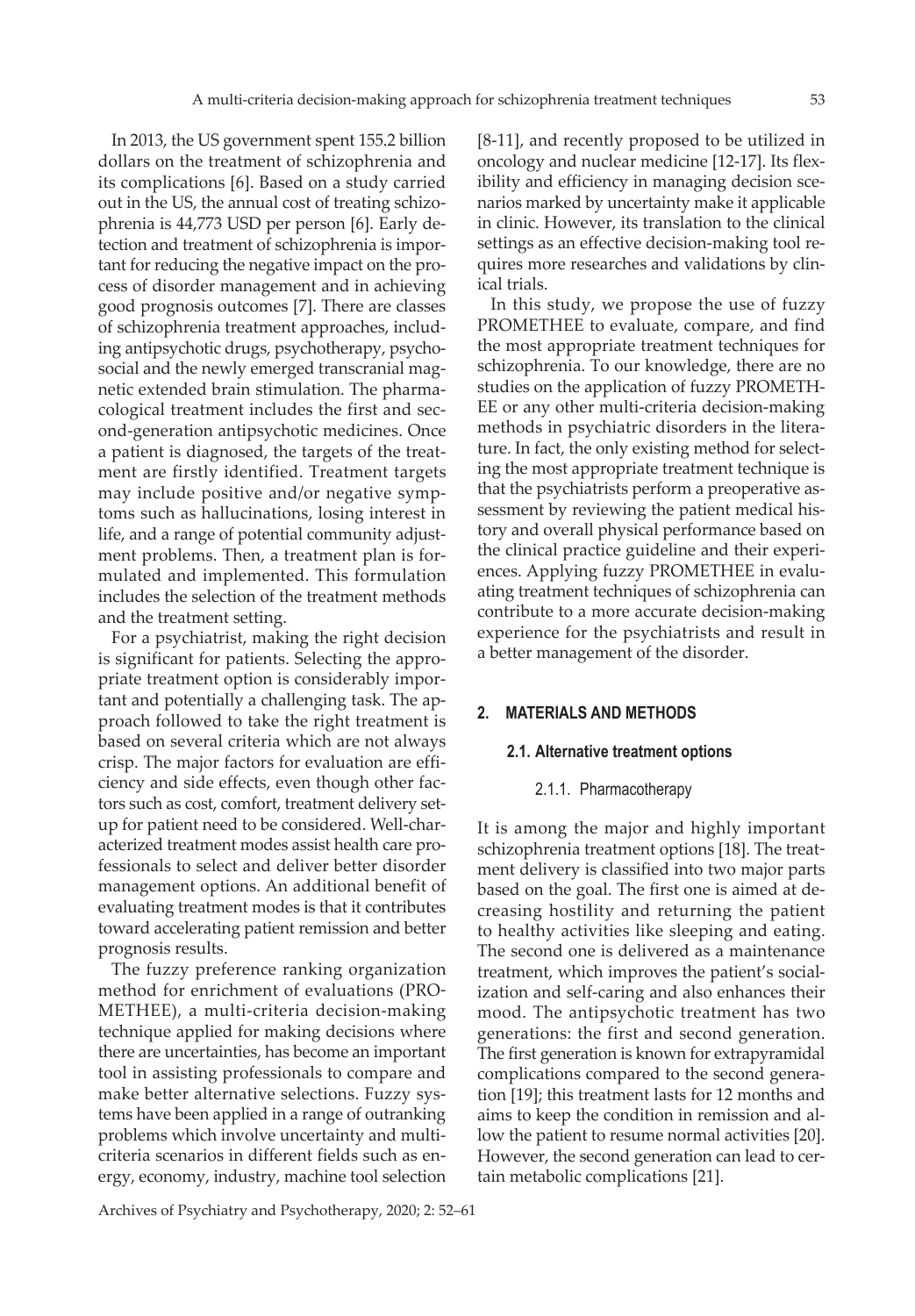#### 2.1.2. Non-pharmacological psychotherapy

Although the pharmacological treatments are the main class of schizophrenia treatment, because symptoms may persist, additional nonpharmacological treatments are needed, namely psychosocial treatments [22]. There are two main types of psychosocial treatment of schizophrenia management; cognitive therapy for behavioral remediation and family intervention with psychoeducation [23].

#### A Cognitive behavioral therapy (CBT)

The major principle is to normalize patient rationale for reasoning [24]. CBT is promising for schizophrenic victims whose symptoms cannot be controlled through medication. It is a wellorganized treatment for patients with schizoid personality disorder that enables them to cope with psychotic symptoms by re-examining their perceptive activity progressively. The patient is highly encouraged to become actively involved in developing a rationale, which is acceptable for problem-solving and managing oneself. Through the course of 9-12 months, scholars presented CBT, which is effective in reducing positive symptoms but has not yet been shown to lessen negative symptoms [25].

#### B Psychoeducation program

Psychoeducation aims to address the patient situation of gating relapse and re-admission to hospital [26]. It has features like component structure, philosophical point of view and aim. This procedure lasts for 9 to 24 months and is administered by professionals. According to the philosophy, the team providing the treatment has to share the burden with the family and they all focus on disorder management and the treatment [27].

# 2.1.3. Transcranial magnetic stimulation (TMS)

This relatively complicated device is used to deliver a magnetic force to the scalp surface. The main aim of the pulse is to inhibit or stimulate neurons and their network [28]. It can be deduced from the description that it is a non-invasive and painless mode of treatment. The device applies Faraday's law. During the procedure, an electromagnetic coil is placed on the scalp to convert the incoming electrical signal into magnetic energy. The field effects come either through inhibition or excitation and it is defined based on the frequency of the pulse. Low frequency produces inhibition and high-frequency yields an excitatory effect. Side effects can include a mild and self-limited headache after the procedure. Pain can be experienced on the scalp, and there is a hearing effect due to the machine noise [29].

#### 2.1.4. Electroconvulsive therapy (ECT)

This is the pioneering model for schizophrenia treatment. The manner in which it affects the activity has not fully been determine but it is suggested that it has an enormous effect on the central nervous system (CNS) components, including neurotrophic, hormones, neuropeptides, neurotransmitters and factors. It helps to alleviate the signs of the disorder. ECT is a precise electric current administered to the anesthetized patient's brain, and the current forms convulsive act with the CNS and gives relief. The wellknown adverse effects are confusion and memory loss for activities before and after the treatment, which may last for one month [30].

#### **2.2. Fuzzy PROMETHEE**

From the inception of the fuzzy system, the design aims to handle vague and questionable issues [8]. The fuzzy system can be easily defined as a method to imitate human reasoning capability for decision making on uncertainties. It is based on consequent theories and is highly applicable and appropriate in creating a knowledge-based system in the field of health science.

We propose the use of the fuzzy PROMETH-EE method to evaluate the treatment techniques of schizophrenia. The PROMETHEE approach was first introduced by [31]. They aimed to prove that it can be used as multi-criteria decision-making technique for outranking. In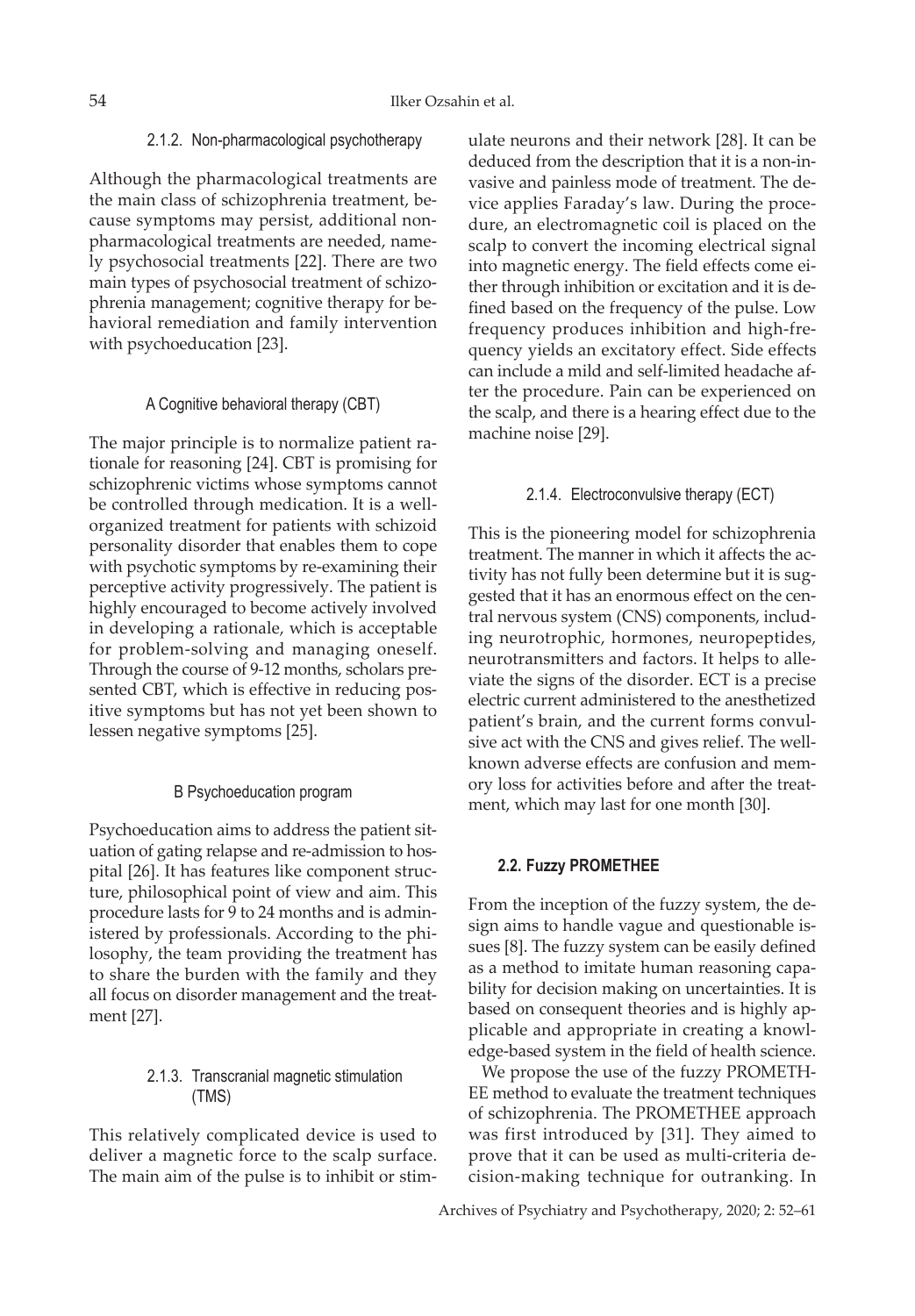this approach, the notion of criteria is extended and considered for a ranking problem which includes a decision-making method based on multi-criteria and on pair comparison of presented alternatives [31]. The extension of criteria is simply developed by the subject taking the problem easily through considering the situational weight of the preferences. While solving a ranking problem using the PROMETHEE approach, a pair of possibilities is generated. To implement the method, we need two types of information, criteria weight and preference function while computing the difference in the alternatives' contribution for individual criteria. The preference function is mainly the difference between options. A detailed explanation of fuzzy PROMETHEE can be found at [14].

#### 2.2.1. Treatment techniques and criteria

In using fuzzy PROMETHEE to evaluate alternatives, we should firstly decide the appropriate comparison criteria. Among the available criteria for characterization, we have selected the cost of treatment (full and per session), time required to complete the respective treatment mode defined as time per single session and time for full treatment, degree of side effects, efficacy (which is the degree of treatment ability to produce the desired outcome), and finally, comfortability of

the treatment during the process. These criteria are mapped to numerical values with respective weighting. People begin treatment with the intention of obtaining relief for their pain and to be happy in their lives. Victims of schizophrenia may follow one or a combination of treatment modes explained in the previous section. While following their treatment and fighting to manage their problem, there is a possibility that the patient will be affected by the side effects of the respective treatment modality. We assigned the weights for the side effects based on their levels of risk. Some of the treatments such as the use of an antipsychotic drug may cause moderate and manageable side effects like losing weight, dizziness, nausea, constipation etc. On the other hand, treatments like ECT result in serious side effects ranging from confusion to memory loss. For any treatment mode, the subject feels a different level of comfort in the process. Different treatments have different levels of efficacy, which refers to how effective the treatment mode and if it results in the desired outcome. It is obvious that treatments have different levels of effectiveness in managing the disorder. Table 1 shows the treatment modes and their respective criteria along with their corresponding values. The evaluating criteria and corresponding values are determined after an extensive literature search.

| Therapy techniques         | Cost of<br>treatment $(\$)$ | Cost of<br>a session $($ math) | Time for treatment<br>(weeks) | Time for<br>a session (min.) | Side<br>effect | Efficacy | Comfort<br>level |
|----------------------------|-----------------------------|--------------------------------|-------------------------------|------------------------------|----------------|----------|------------------|
| ECT                        | 23,067                      | 1817                           | 3                             | 60                           | Η              | M        |                  |
| <b>TMS</b>                 | 10,333                      | 312                            | 5                             | 35                           |                | M        |                  |
| Pharmacotherapy            | 6,048                       | 17                             | 6                             | 10                           | M              | Н        | M                |
| <b>CBT</b>                 | 3333                        | 133                            | 15                            | 45                           | VL             | M        | Н                |
| Psychoeducation<br>program | 6657                        | 74                             | 30                            | 60                           | VL             | M        | Н                |

**Table 1.** Treatment alternatives and their respective criteria with corresponding values (VH: very high, H: high, M: medium, L: low, VL: very low)

# 2.2.2. Treatment alternatives' criteria weighting

In imitating the human decision-making approach through fuzzy PROMETHEE on schizo-

phrenia treatment alternatives, we have applied a fuzzy triangular numbers. The weights are assigned by analyzing treatments characterizing the features, side effects, efficacy, time of treatment, cost of treatment, and comfort of the pa-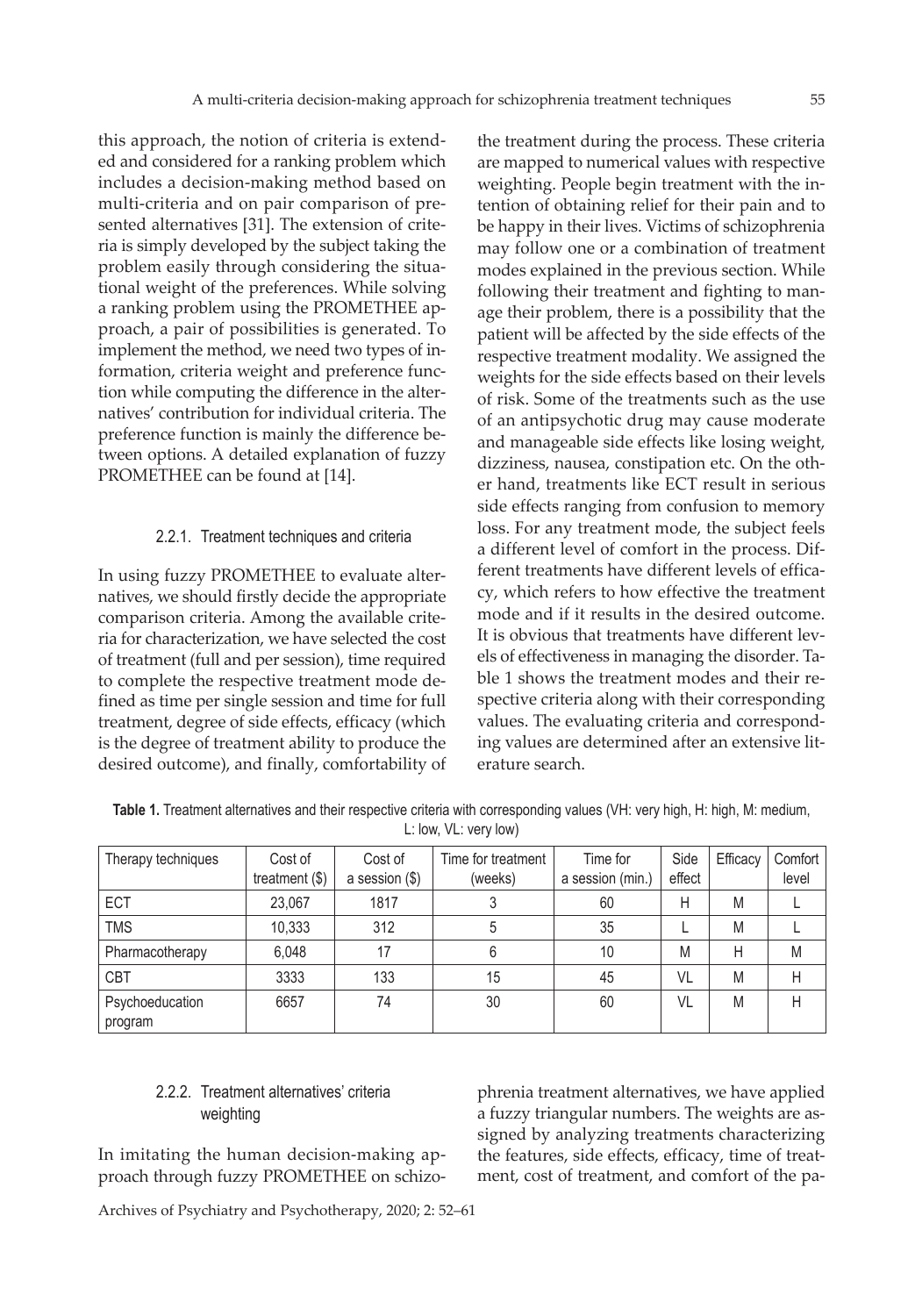tient as presented in the rank that is taken to give weight. We assigned the highest weight to side effects and efficacy to the patient suffering from schizophrenia so as not to provide an additional source of problems for their health. Weighting side-effects and controlling them while making decisions helps in preventing treatments with adverse side-effects becoming the first line of choice. The goal of treatment is to manage the illness adequately and to prevent it from increasing in severity. The capability of a treatment approach to handle and manage an illness is measured by the efficacy of the alternative. There is no doubt about weighting efficacy to be on the first line compared to the other criteria since the goal of the treatment is to enable persons with schizophrenia to live productively and minimize the effects of their illness. Even if side effects and efficacy are ranked first in weighting, the treatment is also characterized by cost-effectiveness and affordability by the patient. Since schizophrenia has become an economic burden for a country's economy, as explained in the introduction, including the cost of treatment is professionally and logically acceptable. In this example, we have decided to assign low importance to cost in the scale, while the time of treatment has been set to high. However, patients/clinicians are responsible for making decisions on the selection of the weights based on their own specific conditions. Table 2 shows the assigned weights in triangular fuzzy numbers.

**Table 2.** The linguistic scale of importance, corresponding fuzzy numbers and assignment of weights

| Linguistic scale for evaluation | Triangular fuzzy numbers | Importance ratings of criteria          |
|---------------------------------|--------------------------|-----------------------------------------|
| Very high (VH)                  | (0.75, 1, 1)             | Side effects, efficacy, patient comfort |
| High (H)                        | (0.50, 0.75, 1)          | Time for treatment, time for session    |
| Medium (M)                      | (0.25, 0.50, 0.75)       |                                         |
| Low $(L)$                       | (0, 0.25, 0.50)          |                                         |
| Very low (VL)                   | (0, 0, 0.25)             | Cost of treatment, cost of session      |

The weight of the criteria is selected in a very careful approach taking into consideration the most important one to be superior to other criteria. It is interesting to see how the computed ranking changes when the importance of weight changes. It was shown in the methodology section that computing the outranking ratio depends on the weight assigned to the criteria. Assume we have assigned the same weights to all criteria as shown in Table 3. After taking the same weight for each of the criteria, the importance of each criteria will be equal for the decision makers. This means for all alternatives, efficacy has equal weight and importance as patient comfort and others. This is done to demonstrate the applicability of the method to the schizophrenia treatment techniques and show how the ranking changes when the weights change.

| Linguistic scale for evaluation | Triangular fuzzy numbers | Importance ratings of criteria                                                                                      |
|---------------------------------|--------------------------|---------------------------------------------------------------------------------------------------------------------|
| Very high (VH)                  | (0.75, 1, 1)             |                                                                                                                     |
| High (H)                        | (0.50, 0.75, 1)          |                                                                                                                     |
| Medium (M)                      | (0.25, 0.50, 0.75)       | Side effect, efficacy, patient comfort, time for treatment,<br>time for session, cost of treatment, cost of session |
| Low $(L)$                       | (0, 0.25, 0.50)          |                                                                                                                     |
| Very low (VL)                   | (0, 0, 0.25)             |                                                                                                                     |

| Table 3. The linguistic scale of importance with equal weights |  |  |  |  |
|----------------------------------------------------------------|--|--|--|--|
|                                                                |  |  |  |  |

Finally, we applied the fuzzy inputs to the Decision lab program, as can be seen in Table 4

and Table 5 for different and equal weights, respectively.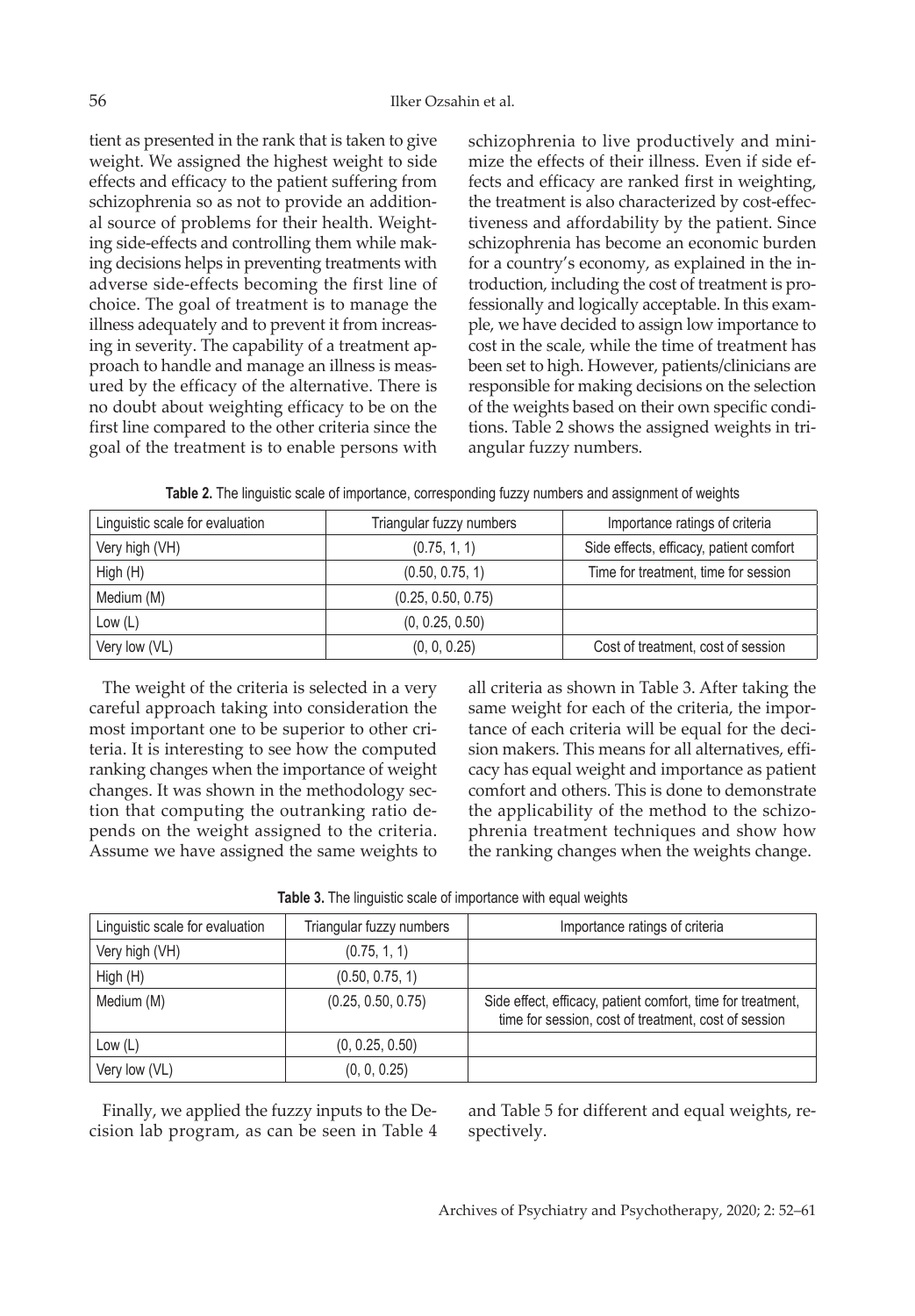| Criteria | Cost of<br>treatment $(\$)$ | Cost of<br>a session (\$) | Time for treatment<br>(weeks) | Time for<br>a session (min.) | Side<br>effect | Efficacy | Comfort<br>level |
|----------|-----------------------------|---------------------------|-------------------------------|------------------------------|----------------|----------|------------------|
| min/max  | mın                         | mın                       | mın                           | min                          | min            | max      | max              |
| Weight   | 0.08                        | 0.08                      | 0.75                          | 0.75                         | 0.92           | 0.92     | 0.92             |

**Table 4.** Different preferences for the criteria

| Criteria | Cost of<br>treatment $($)$ | Cost of<br>a session (\$) | Time for treatment<br>(weeks) | Time for<br>(min)<br>a session | Side<br>effect | Efficacy | Comfort<br>level |
|----------|----------------------------|---------------------------|-------------------------------|--------------------------------|----------------|----------|------------------|
| min/max  | mın                        | mın                       | mın                           | min                            | mın            | max      | max              |
| Weight   | 0.50                       | 0.50                      | 0.50                          | 0.50                           | 0.50           | 0.50     | 0.50             |

# **Table 5.** Equal preferences for the criteria

# **3. RESULTS**

Table 6 and Figure 1 present the complete ranking with the different weights assigned for the criteria selected to be considered in the evaluation. Side effects, efficacy and patient comfort have been assigned higher weights, followed by

cost and time for treatment. The results in the table indicate that pharmacotherapy outranks the rest followed by TMS, electroconvulsive, cognitive and psychoeducation program in order. The outranking for the first two alternatives has a positive net flow, unlike the rest of the treatment alternatives, as shown in Figure 1.

**Table 6.** Complete ranking results for different weights.

|                | Ranking |                                                                                                                                           | Therapy techniques                                                        | Positive outranking flow                                                                                                                                                                                                                                                                                                                                |                                                                                                                       | Negative outranking flow                                                                                            |           |           |  | Net flow |
|----------------|---------|-------------------------------------------------------------------------------------------------------------------------------------------|---------------------------------------------------------------------------|---------------------------------------------------------------------------------------------------------------------------------------------------------------------------------------------------------------------------------------------------------------------------------------------------------------------------------------------------------|-----------------------------------------------------------------------------------------------------------------------|---------------------------------------------------------------------------------------------------------------------|-----------|-----------|--|----------|
| 1              |         | Pharmacotherapy                                                                                                                           |                                                                           | 0.2870                                                                                                                                                                                                                                                                                                                                                  | 0.0251                                                                                                                |                                                                                                                     | 0.2619    |           |  |          |
| $\sqrt{2}$     |         |                                                                                                                                           | <b>TMS</b>                                                                | 0.2240                                                                                                                                                                                                                                                                                                                                                  |                                                                                                                       | 0.0800                                                                                                              |           | 0.1440    |  |          |
| 3              |         |                                                                                                                                           | ECT                                                                       | 0.1100                                                                                                                                                                                                                                                                                                                                                  | 0.1687                                                                                                                |                                                                                                                     | $-0.0587$ |           |  |          |
| $\overline{4}$ |         |                                                                                                                                           | CBT                                                                       | 0.1579                                                                                                                                                                                                                                                                                                                                                  | 0.2205                                                                                                                |                                                                                                                     | $-0.0626$ |           |  |          |
| 5              |         |                                                                                                                                           | Psychoeducation program                                                   | 0.0261                                                                                                                                                                                                                                                                                                                                                  | 0.3107                                                                                                                |                                                                                                                     | $-0.2846$ |           |  |          |
| $+11$<br>0     |         | Time for Session<br>Time for full treatme<br>Cost of session<br>Cost of treatment<br>Efficacy<br>Patient comfort level<br>Pharmacotherapy | Time for Session<br>Time for full treatme<br>Side effect<br><b>TMS</b>    | Time for full treatme<br>Electroconvulsive                                                                                                                                                                                                                                                                                                              | Cost of treatment<br>Side effect<br>Patient comfort level<br>Time for Session<br>Cost of session<br>Cognitive therapy | Cost of session<br>Side effect<br>Patient comfort level<br>Time for Session<br>Cost of treatment<br>Psychoeducation |           | $+1$<br>0 |  |          |
|                |         | Side effect                                                                                                                               | Efficacy<br>Patient comfort level<br>Cost of treatment<br>Cost of session | Efficacy<br>Patient comfort level<br>Side effect<br>Cost of treatment<br>Cost of session<br>Time for full treatme<br>$\mathcal{A}$ . The contract of the contract of the contract of the contract of the contract of the contract of the contract of the contract of the contract of the contract of the contract of the contract of the contract of th | Efficacy<br>Time for full treatment                                                                                   | Efficacy<br><b>Time for Session</b><br>Time for full treatment                                                      |           | $-1$      |  |          |

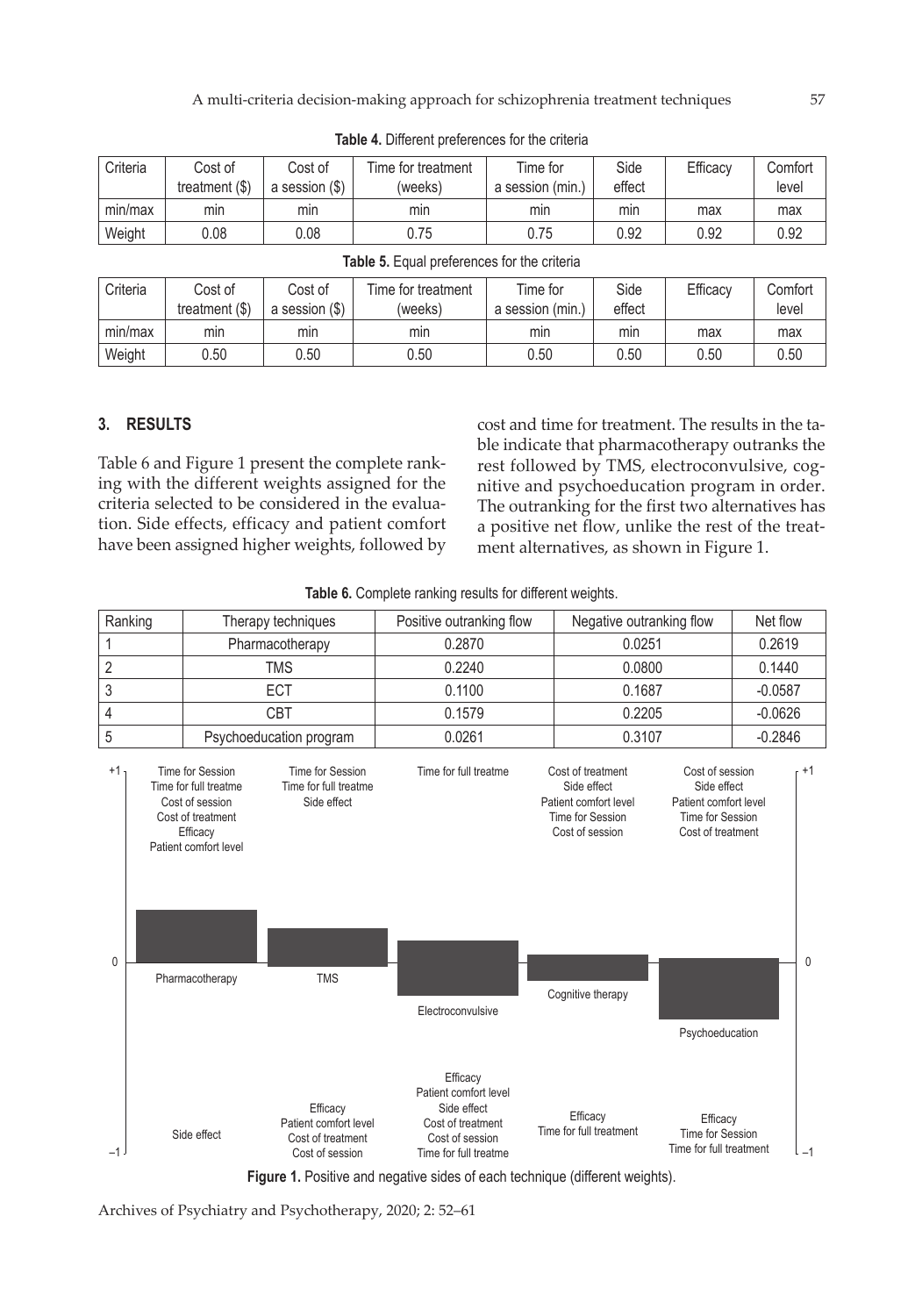Similarly, Table 7 and Figure 2 show the complete ranking and positive/negative sides respectively for equal weights. Even though we have assigned equal weights for each criteria, pharmacotherapy is still the first choice outranking the rest, followed by CBT, TMS, psychoeducation program, and ECT.

| Ranking | Therapy techniques      | Positive outranking flow | Negative outranking flow | Net flow  |
|---------|-------------------------|--------------------------|--------------------------|-----------|
|         | Pharmacotherapy         | 0.4151                   | 0.0473                   | 0.3678    |
|         | CBT                     | 0.2900                   | 0.2227                   | 0.0672    |
|         | TMS                     | 0.2252                   | 0.2316                   | $-0.0064$ |
|         | Psychoeducation program | 0.1624                   | 0.3190                   | $-0.1566$ |
|         | ECT                     | 0.0827                   | 0.3548                   | $-0.2722$ |





**Figure 2.** Positive and negative sides of each technique (equal weights).

## **4. DISCUSSION**

The outcome after evaluating the alternatives by selecting the important criteria and assigning preferential weight shows that the right treatment with the appropriate characterization of the selected criteria outranks the rest of the alternatives in the process. The criteria in the table with the weight are assigned carefully thereby prioritizing lower side effects, higher efficacy and minimizing time requirement. The implemented decision system was expected to suggest and prioritize the pharmacological approach so as to manage the mental illness at the expressed level of severity. The outcome from the fuzzy PROMETHEE method prioritizes pharmacotherapy with few deviations from TMS, ECT and non-pharmacotherapy. Through such an approach, we can fit the demand for alternative decisions desired for certain stages of an illness. Unlike [32], which compared schizophrenia treatment alternatives exclusively for pharmacological treatment through the Markov network approach and showed the economic advantage of several classes of drugs, our study includes existing treatment alternatives without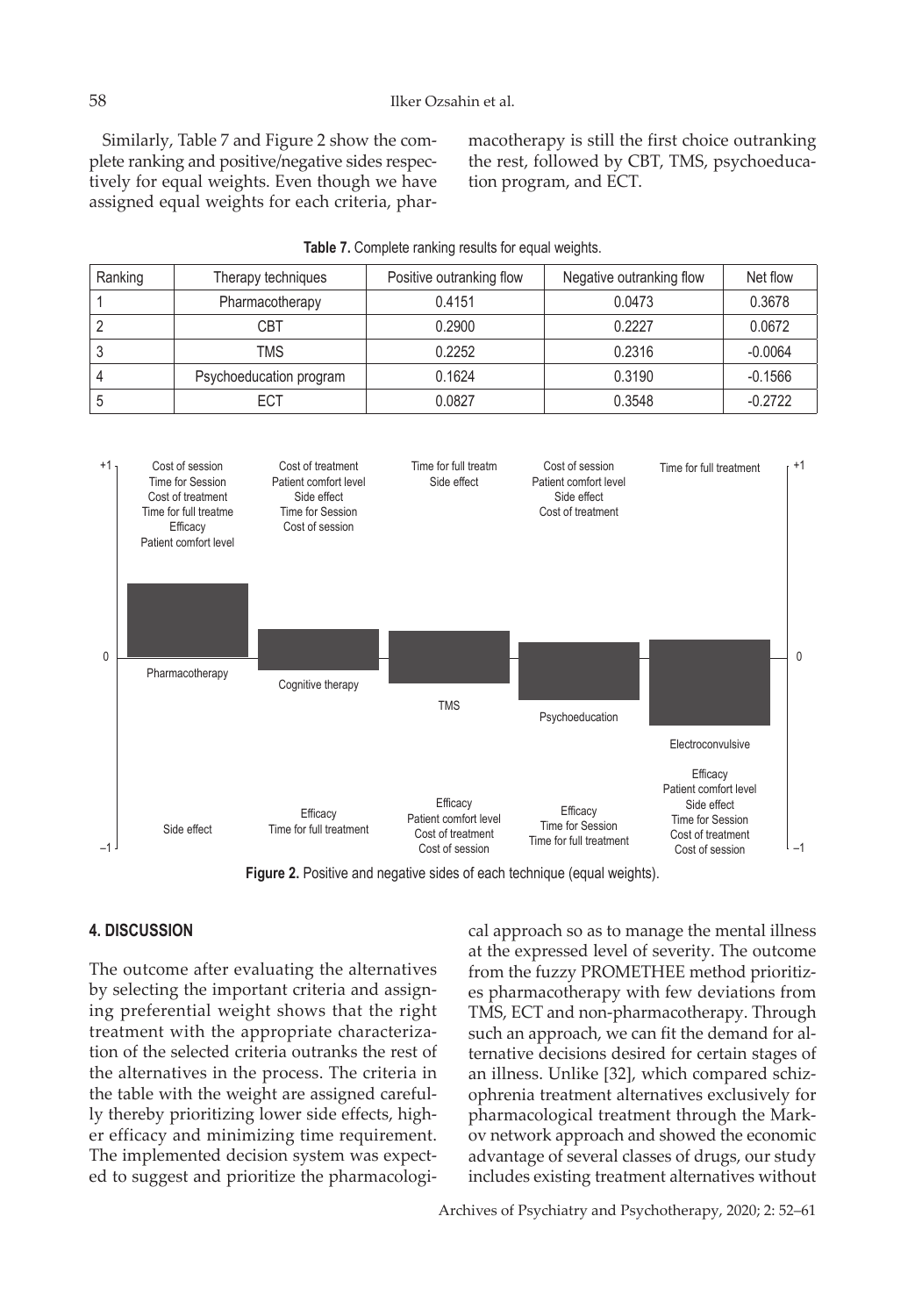focusing on a single approach and implemented the fuzzy PROMETHEE approach in selecting a better treatment alternative. A clinician review treatment guide for selecting an appropriate treatment alternative that is mainly based on the symptom severity and stage of the disease was presented in [26].

According to [33], there are variations across the patients, as well as across the drugs. We considered an average patient (did not consider the disease stage or patient profile) and average recovery time (usually it covers a range) to show the method's applicability, but this study can be extended to include all possible factors since fuzzy PROMETHEE supports large number of criteria. Treatment selection might be different for patients in acute phase than those in stable phase. Antipsychotics selection among different drugs can be a separate study given that many criteria affecting the decision-making process such as adverse effects (weight gain and extrapyramidal symptoms, myocarditis, diabetes mellitus, contraindications like parkinsonism, tardive dyskinesia), stage of the disease and patient profile. Age, ethnicity, gender and genetic factors are other limitations not considered in this study. Patient-physician discussions are very important to make a shared and improved decision. Therefore, preferences and opinions of patients or their families should also be considered in the process of decisionmaking.

Modern guidelines such as The American Psychiatric Association [34] or UK National Institute for Health and Clinical Excellence [35] recommend an initial psychiatric evaluation of the patient for an accurate diagnosis and proper treatment selection. This evaluation reviews the patient's previous psychiatric diagnosis, response/adherence to the previous treatments and other complications such as cognitive decline. It is also recommended to assess the patient's families/caregivers in terms of their knowledge about the disease and impact of the disease on them [36]. Inpatient treatment can be considered for patients with attempt of suicide, exhibit severe violence or need constant supervision. Pharmacological management which is the primary option for schizophrenia despite the fact that it causes metabolic abnormalities such as cardiovascular diseases [37], can be ap-

plied based on the past treatment response, past experience of side effects, cost, comorbidity, patient preference, preferred route of administration, availability, current metabolic profile, and treatment resistance, while ECT might be considered for patients with persistent symptoms such as catatonia, suicidal behavior or do not response to Clozapine. Although CBT which the first non-pharmacological intervention included in the guidelines, has been considered an effective therapy and applied along with antipsychotics, there is still a debate about its efficacy [38]. Treatment targets should also be considered when formulating a treatment plan. These targets usually include suicidal behaviors, depression, substance use, and community adjustment problems. The patient history is one of the most important criteria for selecting the treatment technique and should be included in the evaluation criteria. Furthermore, the treatment plan should continuously be re-evaluated and modified as the new information is available. Therefore, it is sensible that a mathematical method can aid in evaluating the specific condition of a patient to find the most appropriate treatment technique when there are so many criteria affecting the treatment selection procedure and when these criteria are not quantitative. Fuzzy PROMETHEE can process qualitative and quantitative data at the same time and it supports a large number of inputs and mimics human thinking to make preferences. Such a method can be used in the clinic for the treatment selection effectively considering the treatment plan is updated iteratively.

In this study, we included only the most common treatment techniques. However, in the future studies, new psychological interventions such as attention training technique, acceptance and commitment therapy, hallucinations focused integrated therapy, art therapy, music therapy and competitive memory training will be evaluated. The combination of the treatments, for instance applying a nonpharmacological treatment in addition to medications is other limitation which was not considered when applying fuzzy PROMETHEE. Therefore, further studies are needed to evaluate the effect of combination of different techniques including more criteria and for personalized treatment selection.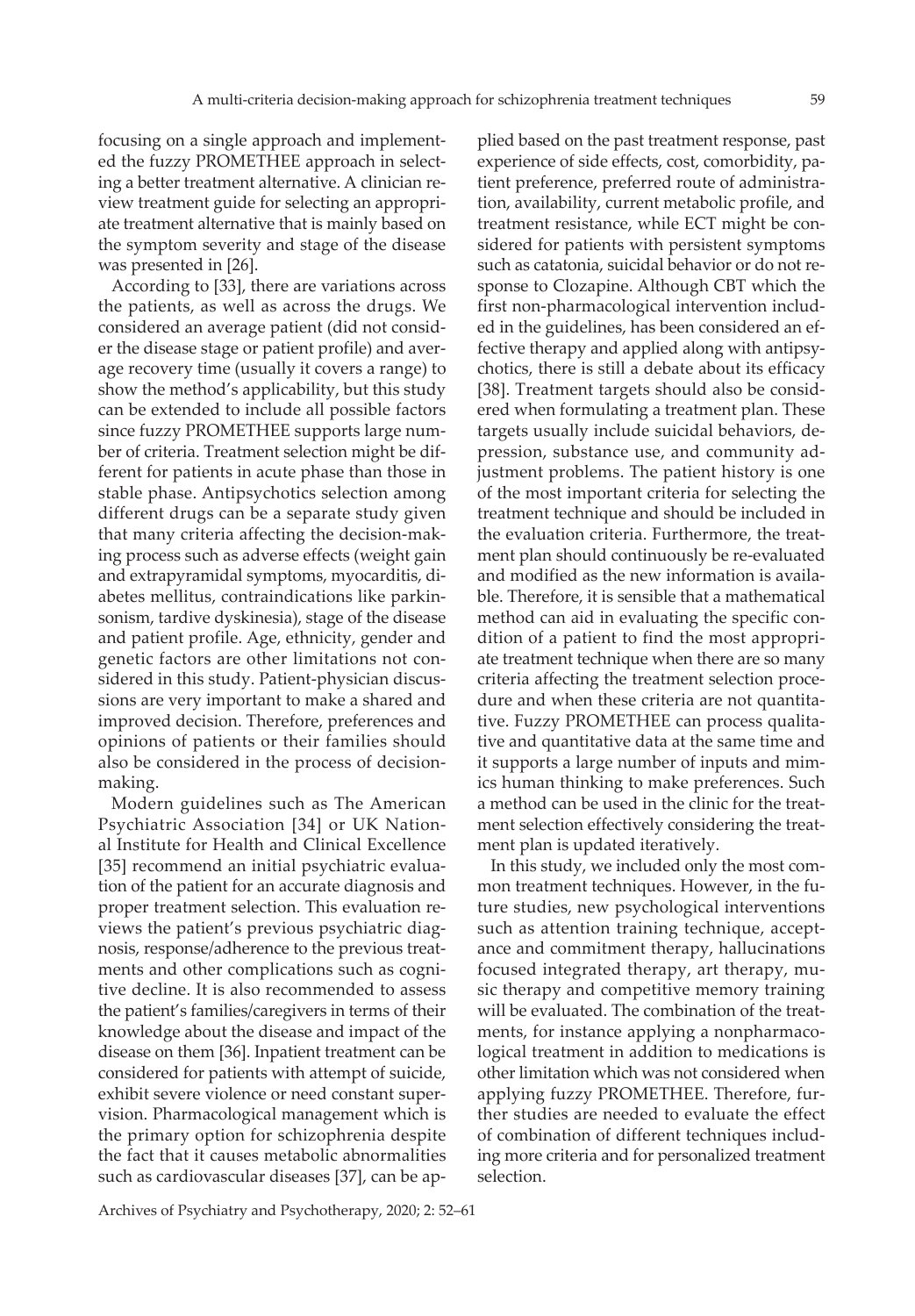# **5. CONCLUSIONS**

Implementing the multi-criteria decision-making technique through fuzzy PROMETHEE in the evaluation of schizophrenia treatment alternatives has shown that the performance of fuzzy input data and the PROMETHEE outranking approach works well in handling uncertainty and can aid health-care professionals in multi-criteria decision-making problems. The study was able to show the simplicity and feasibility of the proposed technique for multi-criteria decision-making problems in healthcare. It is clear that the current study should be updated and advanced through the inclusion of more treatment approaches and criteria and psychiatrist's opinion is essential in defining the importance of each criteria.

# **REFERENCES**

- 1. WHO, The global burden of disease: 2004 update [Internet]. Who.int. 2019 [cited 25 November 2018]. Available from: https://www.who.int/healthinfo/global\_burden\_disease/2004\_report\_update/en/.
- 2. Schizophrenia Facts and Statistics [Internet]. Schizophrenia.com. 2019 [cited 25 November 2018]. Available from: http://schizophrenia.com/szfacts.htm.
- 3. NIMH » Schizophrenia [Internet]. Nimh.nih.gov. 2019 [cited 27 December 2018]. Available from: https://www.nimh.nih. gov/health/topics/schizophrenia/index.shtml.
- 4. Chong H, Teoh S, Wu D, Kotirum S, Chiou C, Chaiyakunapruk N. Global economic burden of schizophrenia: a systematic review. Neuropsych Dis Treat. 2016; 12: 357-73.
- 5. McGrath J, Saha S, Chant D, Welham J. Schizophrenia: A Concise Overview of Incidence, Prevalence, and Mortality. Epidemiol Rev. 2008; 30(1) :67-76.
- 6. Brain Miller: The Heavy Economic Burden of Schizophrenia. psychiatria times [Internet]. 2013 [cited 25 December 2018]; 33(10). Available from: http://www.psychiatrictimes.com/schizophrenia/heavy-economic-burden-schizophrenia.
- 7. McGlashan T, Johannessen J. Early Detection and Intervention with Schizophrenia: Rationale. Schizophr Bull. 1996; 22(2): 201-22.
- 8. Uzun B, Kiral E. Application of Markov chains-fuzzy states to gold price. Procedia Comput Sci. 2017; 120: 365-71.
- 9. Goumas M, Lygerou V. An extension of the PROMETHEE method for decision making in fuzzy environment: Ranking of alternative energy exploitation projects. Eur J Oper Res. 2000; 123(3): 606-13.
- 10. Geldermann J, Spengler T, Rentz O. Fuzzy outranking for environmental assessment. Case study: iron and steel making industry. Fuzzy Sets Syst. 2000; 115(1): 45-65.
- 11. Ozgen A, Tuzkaya G, Tuzkaya UR, Ozgen D. A Multi-Criteria Decision Making Approach for Machine Tool Selection Problem in a Fuzzy Environment. Int J Comput Int Sys. 2011; 4: 431-45.
- 12. Ozsahin D, Uzun B, Musa M, Senturk N, Nurcin F, Ozsahin I. Evaluating nuclear medicine imaging devices using fuzzy PROMETHEE method. Procedia Comput Sci. 2017; 120: 699-705.
- 13. Maisaini M, Uzun B, Ozsahin I, Uzun D. Evaluating Lung Cancer Treatment Techniques Using Fuzzy PROMETHEE Approach. International Conference on Theory and Applications of Fuzzy Systems and Soft Computing. 2018: 209-15.
- 14. Uzun Ozsahin D, Uzun B, Sani Musa M, Helwan A, Nwekwo Wilson C, Nurcin FV, Senturk N and Ozsahin I. Evaluating Cancer Treatment Alternatives using Fuzzy PROMETH-EE Method. IJACSA. 2017; 8: 177-82.
- 15. Ozsahin, I., Sharif, T., Ozsahin, D. and Uzun, B. Evaluation of solid-state detectors in medical imaging with fuzzy PRO-METHEE. J Instrum. 2019; 14(01): C01019.
- 16. Ozsahin D, Isa N, Uzun B, Ozsahin I. Effective analysis of image reconstruction Algorithms in nuclear medicine using fuzzy PROMETHEE. 2018 Advances in Science and Engineering Technology International Conferences (ASET) Abu Dhabi. 2018.
- 17. Ozsahin I, Ozsahin DU, Nyakuwanikwa K, Simbanegavi TW. Fuzzy PROMETHEE for Ranking Pancreatic Cancer Treatment Techniques. 2019 Advances in Science and Engineering Technology International Conferences (ASET) Dubai. 2019.
- 18. Crismon L, Argo TR, Buckley PF. Schizophrenia. In: DiPiro JT, Talbert RL, Yee GC, et al, eds. Pharmacotherapy: A Pathophysiologic Approach. 9th ed. New York, New York: McGraw-Hill. (2014); 1019–46.
- 19. Gene & Cell Therapy Defined | ASGCT American Society of Gene & Cell Therapy | ASGCT – American Society of Gene & Cell Therapy [Internet]. Asgct.org. 2019 [cited 25 November 2018]. Available from: https://www.asgct.org/education/gene-and-cell-therapy-defined.
- 20. Raedler T. Cardiovascular aspects of antipsychotics. Curr Opin Psychiatry. 2010; 23(6): 574-81.
- 21. Dickerson F, Lehman A. Evidence-Based Psychotherapy for Schizophrenia. J Nerv Ment Dis. 2011; 199(8): 520-6.
- 22. Chien W, Leung S, Yeung F, Wong W. Current approaches to treatments for schizophrenia spectrum disorders, part II: psychosocial interventions and patient-focused perspectives in psychiatric care. Neuropsychiatr Dis Treat. 2013; 9: 1463-81.
- 23. Rathod S, Turkington D. Cognitive–behaviour therapy for schizophrenia: a review. Curr Opin Psychiatry. 2005; 18(2): 159-63.